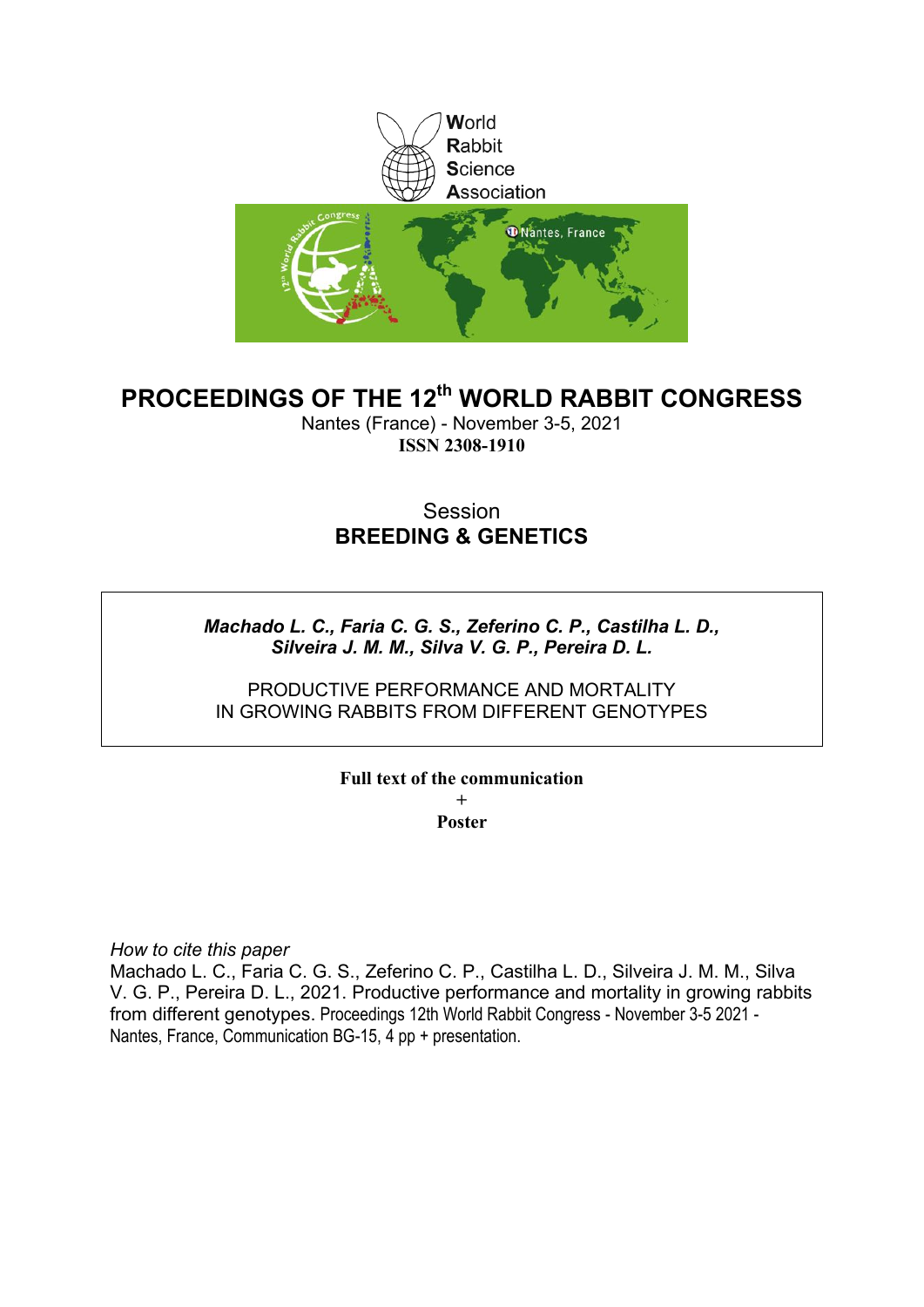## **PRODUCTIVE PERFORMANCE AND MORTALITY IN GROWING RABBITS FROM DIFFERENT GENOTYPES**

**Machado L. C.<sup>1</sup> , Faria C. G. S.<sup>2</sup> , Zeferino C. P.<sup>3</sup> , Castilha L. D.<sup>4</sup> , Silveira J. M. M.<sup>2</sup> Silva V. G. P.<sup>2</sup> , Pereira D. L.<sup>2</sup>**

> <sup>1</sup>Federal Institute of Minas Gerais (IFMG), Bambuí-Medeiros Highway, km 05, Bambuí, Brazil <sup>2</sup>Animal Science Students of IFMG, Brazil <sup>3</sup>Brasil University, Descalvado, Brazil <sup>4</sup>Maringá State University, Maringá, Brazil \*Corresponding author: luiz.machado@ifmg.edu.br

#### **ABSTRACT**

This study evaluated the effect of genotype on productive performance and mortality in growing rabbits. A total of 192 growing rabbits from New Zealand White, Botucatu genetic group and crossbreeds were used for productive performance (32 to 67 days), and a total of 451 kits from 62 kindlings were used for mortality rate. Although there was no difference in feed intake and feed conversion after weaning, Botucatu and crossbred rabbits were heavier at 18, 32 and 67 days of age (P <0.05). These rabbits also showed greater potential for daily weight gain and lower pre-weaning mortality rate. The present study contributes indicating the production of crossbred and Botucatu rabbits, however, additional research evaluating alternatives for reduced pre-weaning mortality rate in Brazilian conditions need to be performed.

**Key words**: rabbit breeding, growing kit, Botucatu, crossbreed, heterosis

### **INTRODUCTION**

Rabbit breeding for meat production is a strategic activity and is well suited to the molds of economic, social and environmental sustainability. Although it is not widespread in Brazil, the expectations of maintenance and growth are good. Brazil is one of the few American countries that has a meticulous rabbit breeding program, where animals from Botucatu genetic group have been selected for almost 40 years. As a result, these rabbits are able to provide greater productive and reproductive efficiency. The original rabbit group has a high level of inbreeding, and its crossbreeding is indicated (Moura, 2000; Moura, 2017).

There are few studies evaluating different genetic groups in Brazil, and in particular those ones who evaluated the Botucatu genetic group were extremely scarce. Parameters such as muscle fiber development, meat performance, carcass and quality, adaptations to heat stress, behavior and ambience were evaluated, as well as aspects of genetic gain and selection responses. However, no study has evaluated crossbreeding between breeds under standardized conditions yet.

In order to indicate the best genotype for use in Brazilian farms, this study aimed to evaluate the productive performance and mortality rate of New Zealand White (NZW), Botucatu (BOT) and crossbreed (CRO, from NZW x BOT) rabbits during pre and post weaning periods.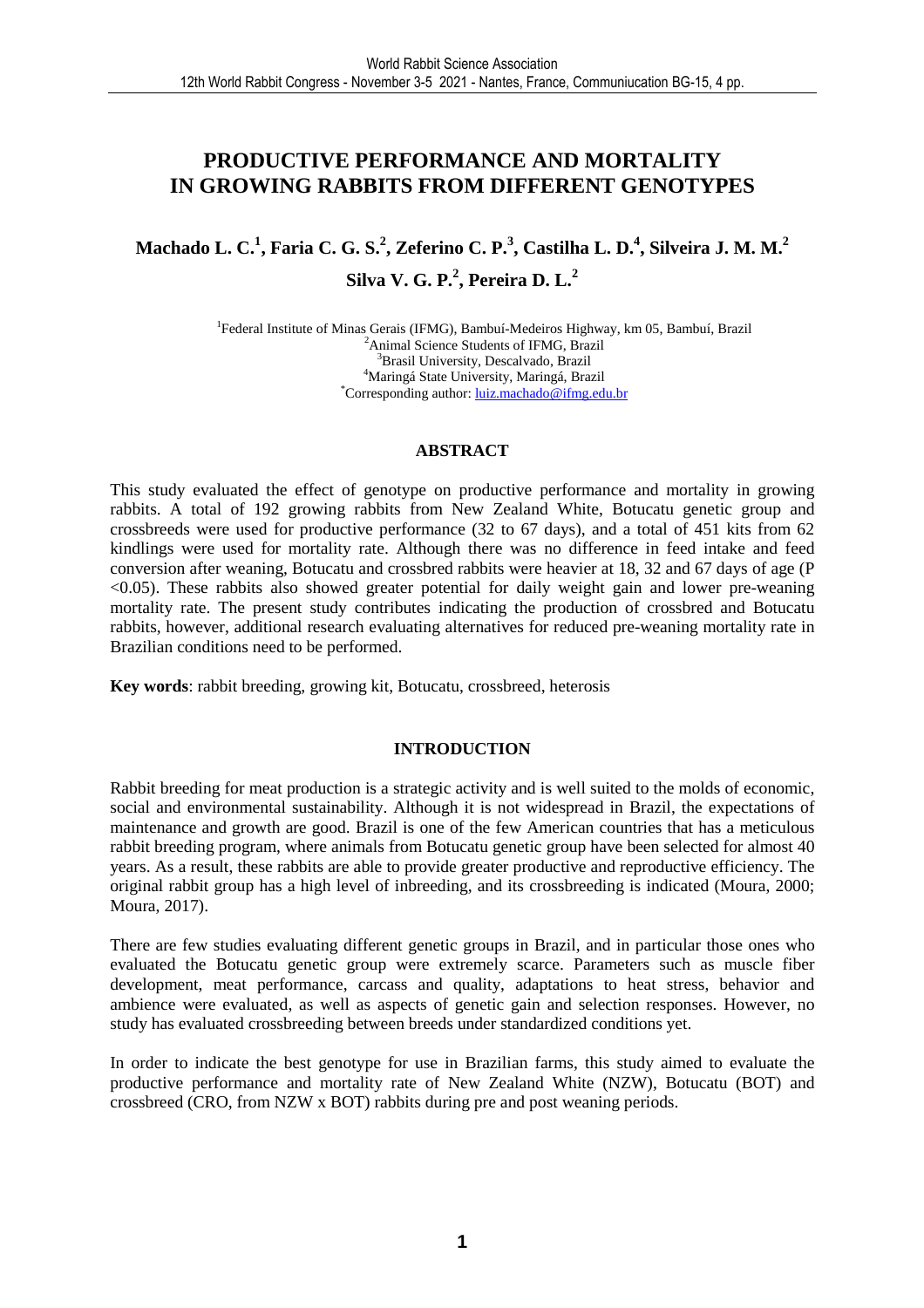## **MATERIALS AND METHODS**

#### **Animals and experimental design**

The approval of the Animal Ethics Committee (CEUA-IFMG) was registered under number 01/2018. The investigation was conducted from January 2018 to May 2019, and the average daily temperatures during this experimental period were 19.6 and 30.8°C (minimum and maximum, respectively).

Twenty-seven rabbit does, nine from each genotype (NZW, BOT and CRO) were housed in individually galvanized steel wire cages  $(60 \times 60 \text{ cm})$ , with nipple drinkers, semi-automatic feeders and wood footrest. At 158 days of age, rabbits were artificially inseminated (AI). All the NZW does received NZW semen and the others ones received BOT semen. Three days before kindling, the cages were equipped with an externally coupled box-type nest containing grass straw. All the rabbit does were fed with a balanced commercial feed containing 17.7% of CP, 17.2% of ADF and estimated DE of 2450 kcal per kg. The amount of 150g per day was provided for rabbit does without kits or until 20th day of pregnancy, and *ad libitum* from the final third of pregnancy (day 21) and also during all lactation period. A total of 62 kindlings from three first cycles were used. Depending on the availability of new born kits, litter size was standardized at eight kits per doe, removing or adding kits. The established interval between kindlings was 42 days, where the rabbit does received AI 11 days after kindling, except for primiparous does, that were inseminated only after the first weaning, which occurred at 32 days of lactation.

After weaning, the growing kits were housed in cages (100x70cm), enriched with aluminum can, PVC tube and second level platform, totalizing eight animals per cage, as a repetition. Live weight was measured at 18 (LW18), 32 (LW32) and 67 (LW67) days of age. Daily weight gain (DWG32-67), daily feed intake (DFI32-67) and feed conversion (FC32-67) was measured at 32 and 67 days. The age of 67 days was suggested by Bianospino et al. (2006).

#### **Statistical Analysis**

To assess mortality during the lactation period, an initial number of 451 kits was considered. In order to evaluate the productive performance after weaning, a total of 192 growing rabbits from three genotypes (NZW, BOT and CRO – 64 kits per genotype) was used, considering two blocks (kits from primiparous or multiparous does) and 24 experimental units (eight repetitions per treatment). The reproductive cycle order was considered for LW18 and LW32. Analyses were conducted by Statgrafics Centurion statistical program and ANOVA was performed. Means were compared by Tukey test at 5% of probability. A chi-square test was used for mortality.

#### **RESULTS AND DISCUSSION**

Botucatu kits were heavier at 18 and 32 days of age (Table 01). Considering the interaction for LW18 and LW32, it was strongly influenced by BOT does from the third cycle. Considering that only three BOT does reached the third cycle, the statistical analysis for these parameters was revised, evaluating only the first two cycles. This procedure clarified the facts that BOT and CRO provide heavier kits (461.0 *vs* 498.9 *vs* 505.8g for NZW, BOT and CRO, respectively). There was no interaction between cycle and genotype.

Live weight at 67 days was heavier in BOT and CRO rabbits (Table 02), which is mainly due to the higher LW32. Advantages in the final weight of crossbred animals was also verified by Jaouzi et al. (2004) and Bianospino et al. (2006). According to both authors, it occurs due to the larger hybrid vigor from crossbred animals (heterosis).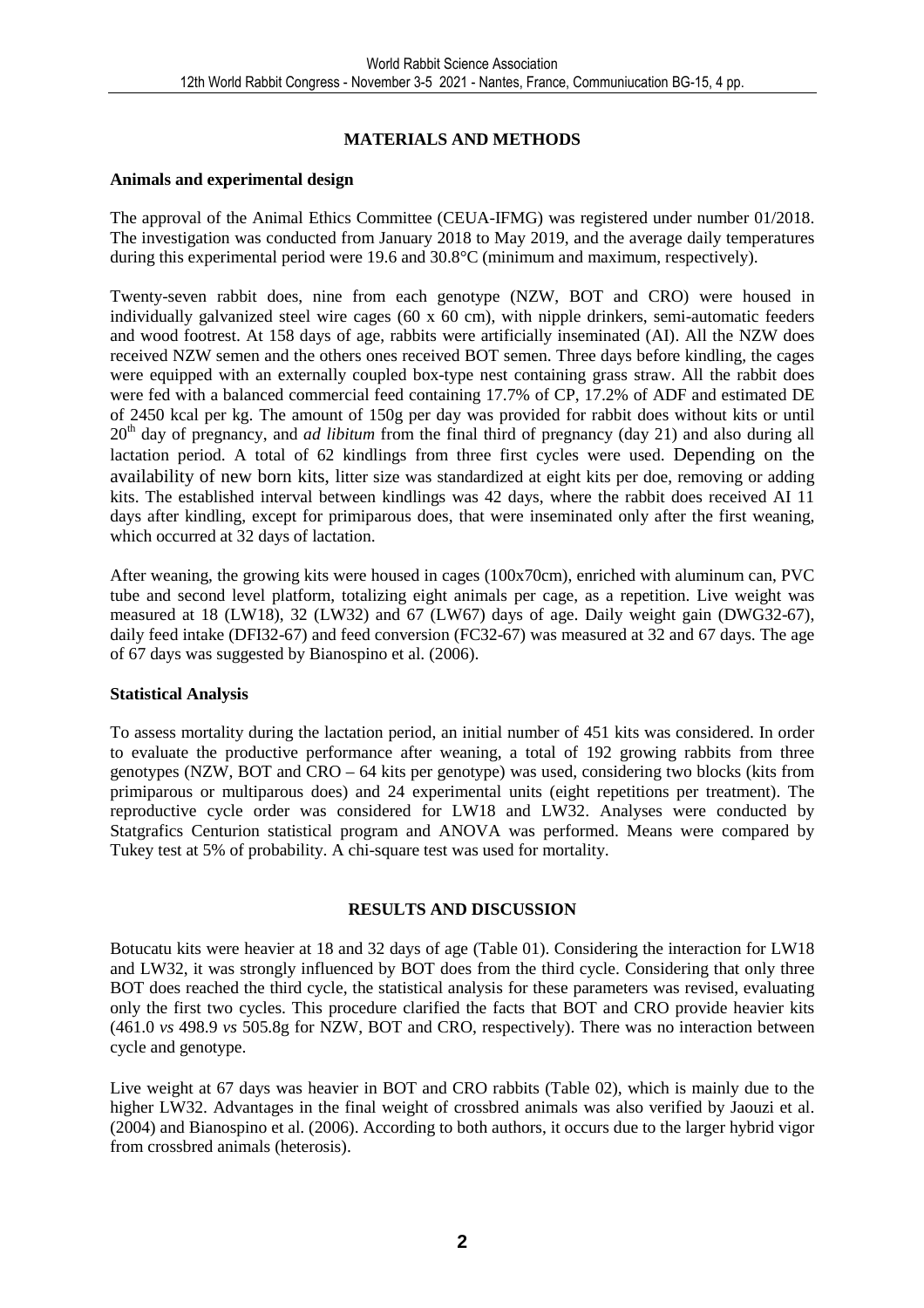|              | Genotypes  |         |            |              |        |       |        |        |        |
|--------------|------------|---------|------------|--------------|--------|-------|--------|--------|--------|
| Traits $(g)$ | <b>NZW</b> | se      | <b>BOT</b> | se           | CRO*   | se    | Þο     | Pc     | PgxPc  |
| ∟W18         | 273.9a     | 70<br>∼ | 323,5b     | 125<br>ن د ک | 292.3a | 8.09  | 0.0115 | 0.0000 | 0.0211 |
| LW32         | 645.5a     | 22.03   | 829.0c     | 28,36        | 730,8b | 18,32 | 0.0000 | 0.0275 | 0.0002 |

**Table 1-** Productive performance of growing rabbits from New Zealand White, Botucatu and crossbreed genotypes from three reproductive cycles (all kits from 62 kindlings).

\*The crossbreed group present blood degree of ¾ Botucatu and ¼ NZW.

LW18: live weight at 18 days of age (g), LW32: live weight at 32 days of age (g). NZW: New Zealand White breed, BOT: Botucatu genetic group and CRO: crossbreed (NZW x BOT) rabbits, se: standart error. Pg: probability between groups, Pc: probability between cycles, PgxPc: interaction between groups and cycles.

In our study, rabbits also showed slight advantage for DWG 32-67. Kits from primiparous does were heavier than those from multiparous does. These findings don't agree with Moura et al. (2003) and Machado et al. (2019). No significant differences were observed for DFI 32-67 and FC 32-67 between the three genotypes. It is necessary to emphasize that weight at weaning depends on the rearing environment, especially the litter size, which has an inverse relationship (Poigner et al., 2000).

**Table 2-** Productive performance of kits of New Zealand White, Botucatu and Crossbred genotypes, from primiparous or multiparous rabbit does, during the growing period  $(32 \text{ to } 67 \text{ days} - 192 \text{ kits})$ .

|              | Genotypes  |       |            |       |         |       |        |        |        |  |
|--------------|------------|-------|------------|-------|---------|-------|--------|--------|--------|--|
| Traits $(g)$ | <b>NZW</b> | se    | <b>BOT</b> | se    | CRO*    | se    | Pg     | Po     | PgxPo  |  |
| LW32         | 610.2a     | 19.75 | 698.0b     | 24.63 | 719.0b  | 19.75 | 0.0026 | 0.0341 | 0.5908 |  |
| LW67         | 1940.5a    | 30.92 | 2083.1b    | 38.56 | 2156,3b | 30,92 | 0.0003 | 0.0079 | 0.0096 |  |
| DWG 32-67    | 38,00a     | 0,88  | 39.57ab    | 1,10  | 41.07b  | 0.88  | 0.0724 | 0.1452 | 0,1681 |  |
| DFI 32-67    | 119,7      | 3.70  | 118.0      | 4.62  | 125.1   | 3.70  | 0.4348 | 0.3329 | 0.6580 |  |
| FC 32-67     | 3.15       | 0.08  | 2,99       | 0.10  | 3,05    | 0.08  | 0.4694 | 0.9287 | 0,8503 |  |

\*The crossbreed group present blood degree of ¾ Botucatu and ¼ NZW.

LW32: live weight at 32 days of age (g), LW67: live weight at 67 days of age (g), DWG 32-67: daily weight gain (g), DFI 32-67: daily feed intake (g), FC 32-67: feed conversion. NZW: New Zealand White breed, BOT: Botucatu genetic group and CRO: crossbreed (NZW x BOT) rabbits, s*e*: standard error. Pg: probability between groups, Po: probability between origin of kits (primiparous *vs* multiparous), Pgxo: interaction between groups and origin.

Rabbit feed intake varies widely according to different ambient and management conditions. The high environmental temperature from January to March had a direct impact on the DFI 32-67, reaching an average value of 120.9g per day. This value is low when compared to Bianospino et al. (2006) and Szendro et al. (2015) (129.3 and 139.5 per day, respectively). Feed conversion is as important as feed intake capacity. The mean FC (3.06) is better when compared to the values found by Bianospino et al. (2006) and Szendro et al. (2015), but worse than Jaouzi et al. (2004). It occurs mainly due to the different weaning ages and slaughter, in addition to different experimental conditions. However, our results are very similar to that reported by Trocino et al. (2015) using European rabbits (Hyplus genotype).

The mortality of lactating kits was influenced by the genotype (Table 03), where the NZW presented the worst result (P<0.05). Higher mortality was observed from birth to 18 days of lactation, which is a critical period. The average mortality rate of 24.6% would have a major economic impact on farmers. This high mortality is one of the most problems in Brazilian rabbit breeding, and up to 20% is framing at an acceptable level (Machado, 2018). It is necessary to intensify the search for solutions that minimize pre-weaning mortality. During the fattening phase, there was no rabbit mortality. This suggests that unlike in Europe where there is a high incidence of enteropathy, in Brazil this period does not present related problems.

**Tabel 3-** Mortality rate of growing kits from three genotypes, during lactation.

|                            | Genotypes |       |       |        |  |  |  |  |
|----------------------------|-----------|-------|-------|--------|--|--|--|--|
| Períod (days of lactation) | NZW       | BOT   | CRO*  |        |  |  |  |  |
| kindling to 18             | 28.5b     | 16.8a | 17.8a | 0.0229 |  |  |  |  |
| <sup>1</sup> 8 to 32       |           | 4.1   | 4.U   | 0.5810 |  |  |  |  |

\*The crossbreed group present blood degree of ¾ Botucatu and ¼ NZW.

NZW: New Zealand White breed, BOT: Botucatu genetic group and CRO: crossbreed (NZW x BOT) rabbits. P: probability between groups according with chi-square test.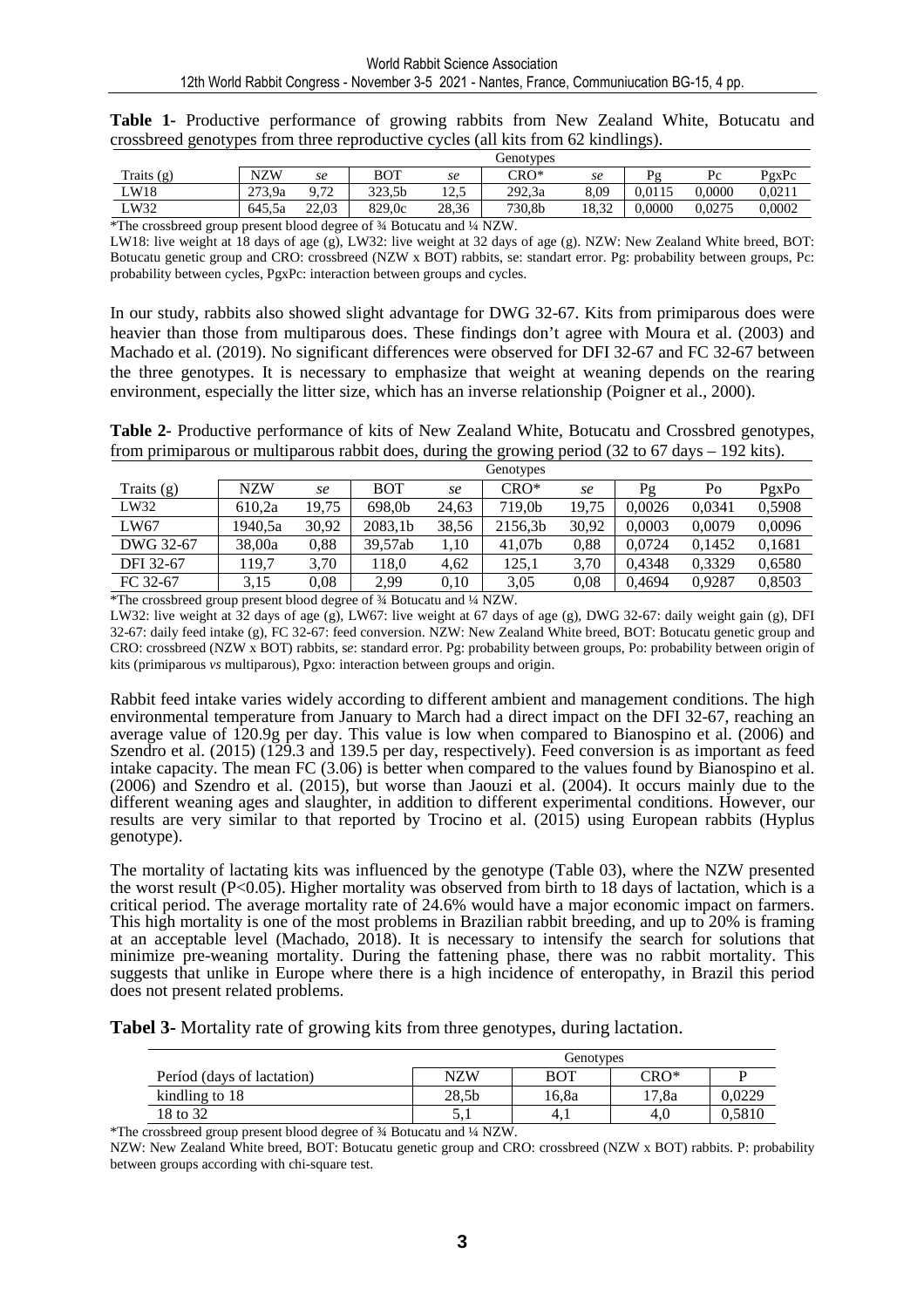#### **CONCLUSIONS**

According to higher live weight, BOT and CRO are indicated for the production of Brazilian rabbit farms. New studies evaluating alternatives for reducing pre-weaning mortality in Brazilian conditions need to be performed.

#### **REFERENCES**

- Bianospino E., Wechsler F.S., Fernandes S., Roça R. O., Moura A. S., A. M. T. 2006. Growth, carcass and meat quality traits of straightbred and crossbred botucatu rabbits. *World Rabbit Sci*, 14, 237-246.
- Jaouzi T., Barkok A., Bouzekraoui A., Et Bouymajjane Z. Evaluation of some production parameters in rabbit. Comparative study of local morocca rabbit and Californian breed in pure and cross breeding *In: Proc. 8th World Rabbit Congress, 2004, Puebla, Mexico, 1194-1201*
- Machado L. C. 2018. Opinião e atualizações: Uma reflexão sobre as causas da elevada mortalidade pré-desmame no Brasil. *Boletim de Cunicultura*, 11, 6-7. Available in: http://acbc.org.br/site/images/Boletim\_11.pdf
- Machado L. C., Martinez-Peredes E., Cervera C. 2019. Performance of rabbit does housed in collective pens and individual cages. *World Rabbit Sci.,* In press
- Moura A.S.A.M.T., Polastre R., Wechsler F.S. 2000. Dam and litter inbreeding and environmental efects on litter performance in Botucatu rabbits. *World Rabbit Sci.,* 8, 151 – 157.
- Moura A. S. A. M. T., Fernandes S. 2003. Características reprodutivas e peso corporal em coelhas: efeito da idade à primeira apresentação ao macho e do intervalo de reacasalamento. *Acta Sci. Anim. Sci.,* 25, 115-120.
- Moura A. S. A. M. T. 2017. Opinião e atualizações: O potencial genético do coelho Botucatu. *Boletim de Cunicultura*, 3, 6-7. Available in: https://drive.google.com/file/d/0B1GQ-HgS-P6iZXd3NlU4am9xcUU/view
- Poigner J., Szendro Z., Levai A., Radnai I., Biro-Nemeth E. 2000. Effect of birth weight and litter size on growth and mortality in rabbits. *World Rabbit Sci.,* 8, 17-22.
- Szendro K., Szendro Z., Matics Z., Dalle Zotte A., Odermatt M., Radnai I., Gerencser Z. 2015. Effect of genotype, housing system and hay supplementation on performance and ear lesions of growing rabbits. *Livest. Sci.* 174, 105-112.
- Trocino A., Filiou E., Tazzoli M., Birolo M., Zuffellato A., Xiccato G. 2015. Effects of floor type, stocking density, slaughter age and genderonproductive andqualitative traits of rabbits reared incollective pens. *Animal.* 9, 855-861.